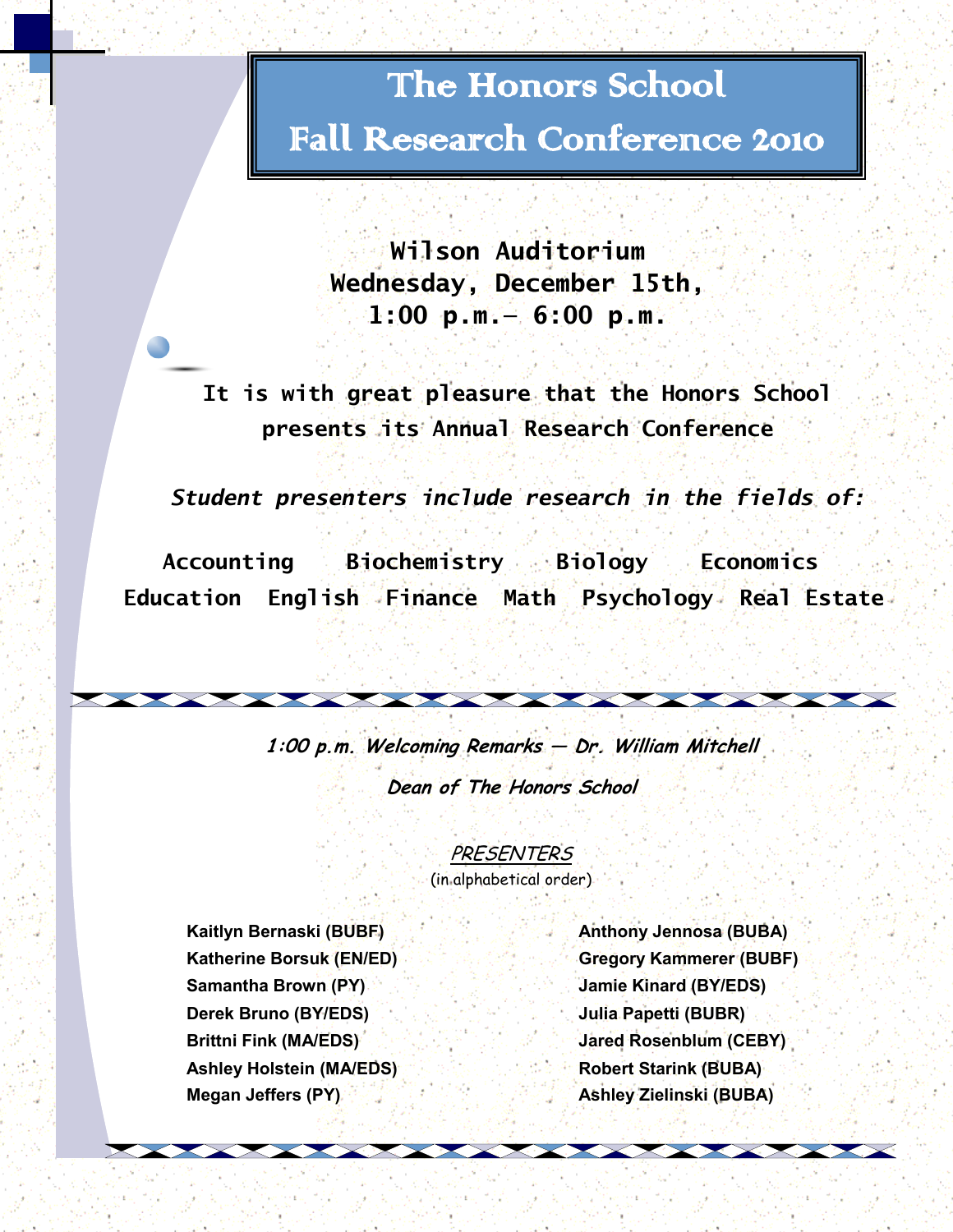**2**

### *PRESENTERS*

#### **Kaitlyn Bernaski Chief Advisor: Prof. Paul Savoth The Effects of Frivolous Malpractice Lawsuits on Physicians Second Reader: Dr. Michaeline Skiba and Society in the U.S.**

This project demonstrates that frivolous lawsuits against physicians in the United States creates a significant societal problem. Extensive research and case studies illustrate major issues of concern, including current measures to combat frivolous suits and punish their lawyers. The project describes additional measures to prevent frivolous lawsuits. While some restrictions and legislation are already in place, more work needs to be done to further eliminate frivolous lawsuits and aid America's medical practices, thereby protecting physicians and patients in America.

### **Katherine Borsuk Teaching Shakespeare On Stage and Off: The Benefits of Using Chief Advisor: Prof. Nicole Ricciardi**

This thesis presents the benefits of teaching Shakespeare particularly in the high school English classroom through an approach that combines performance with literary techniques. This blended approach provides students with the benefits of both the theatrical and literary worlds, opening up an emotional understanding and an intellectual appreciation for Shakespeare's works through the performance approach, while still maintaining the literary knowledge that students need to succeed on standardized tests and in future academic career. A four week unit plan is included to illustrate the execution of the blended approach. This plan can be used in all classrooms to teach any Shakespearean play and can be modified for virtually any full length literary work, providing a tool for any teacher wishing to utilize the performance approach while still maintaining a traditional literary background for students.

#### **Samantha Brown Chief Advisor: Dr. Lisa Dinella Effects of Gender on Multitasking Performance and Behavior Second Reader: Dr. David Payne**

This thesis examines sex differences in multitasking performance, behaviors, and attitudes. It was hypothesized that females would perform better on a series of multitasking activities, engage in multitasking behaviors more often, and have more positive attitudes toward multitasking. Research participants completed a multitasking activity series and a survey measuring behaviors and attitudes. Previous research on this topic, a rationale for the proposed hypotheses, and a discussion and interpretation of the experimental results are presented.

#### **Derek Bruno Chief Advisor: Dr. Dennis Rhoads**

### **Technology as the Solution a Low Educational Performance in Second Reader: Dr. Kathryn Lionetti Math and Science in The United States: The iPad**

Standardized testing scores in science demonstrate the sub-par performance of American students. These results can be improved through of the incorporation of appropriate technology into the classroom. Technology, the field used to fix every problem and make it better, has never been fully incorporated into the classroom. The Apple iPad provides one such a tool and will allow our nation to reach its educational goals. Gardner's theory of multiple intelligences addresses the differences among individual learners, including the sub-groups of visual spatial, bodily-kinesthetic, musical interpersonal, intrapersonal, linguistic and logical-mathematical learners (Lane). While it is difficult to address so many individual styles of learning in a short class period, the ability to do so is made more realistic with technology. The ability to run over 140,000 customized applications, carry multiple texts and documents, and ten hour battery life makes the iPad a realistic solution to address each learner. It is a new, affordable, advanced technology that allows for self-learning, guided instruction, and even research inside and outside of the classroom.

### **Brittni Fink Chief Advisor: Dr. Richard Bastian Applied Principal Component Analysis**

This study focuses on the statistical technique known as Principal Component Analysis, PCA, and its real world applications. This method of analysis is used to organize and analyze large amounts of data usually collected through surveys and questionnaires filled out by participants in several different fields of study, such as education. This particular research project analyzes a longitudinal study about student achievement from the eighth grade until several years out of high school, collected through the distribution of four separate questionnaires. Running a principal component analysis on the data exposes an underlying structure that allows for further statistical analysis. The data set of the original fifty variables can be reduced to a structure including only seven principal components. An application of the principal components would be to predict students' scores on each component.

## **the Performance Approach Supplemented with Literary Techniques Second Reader: Dr. Lisa Vetere**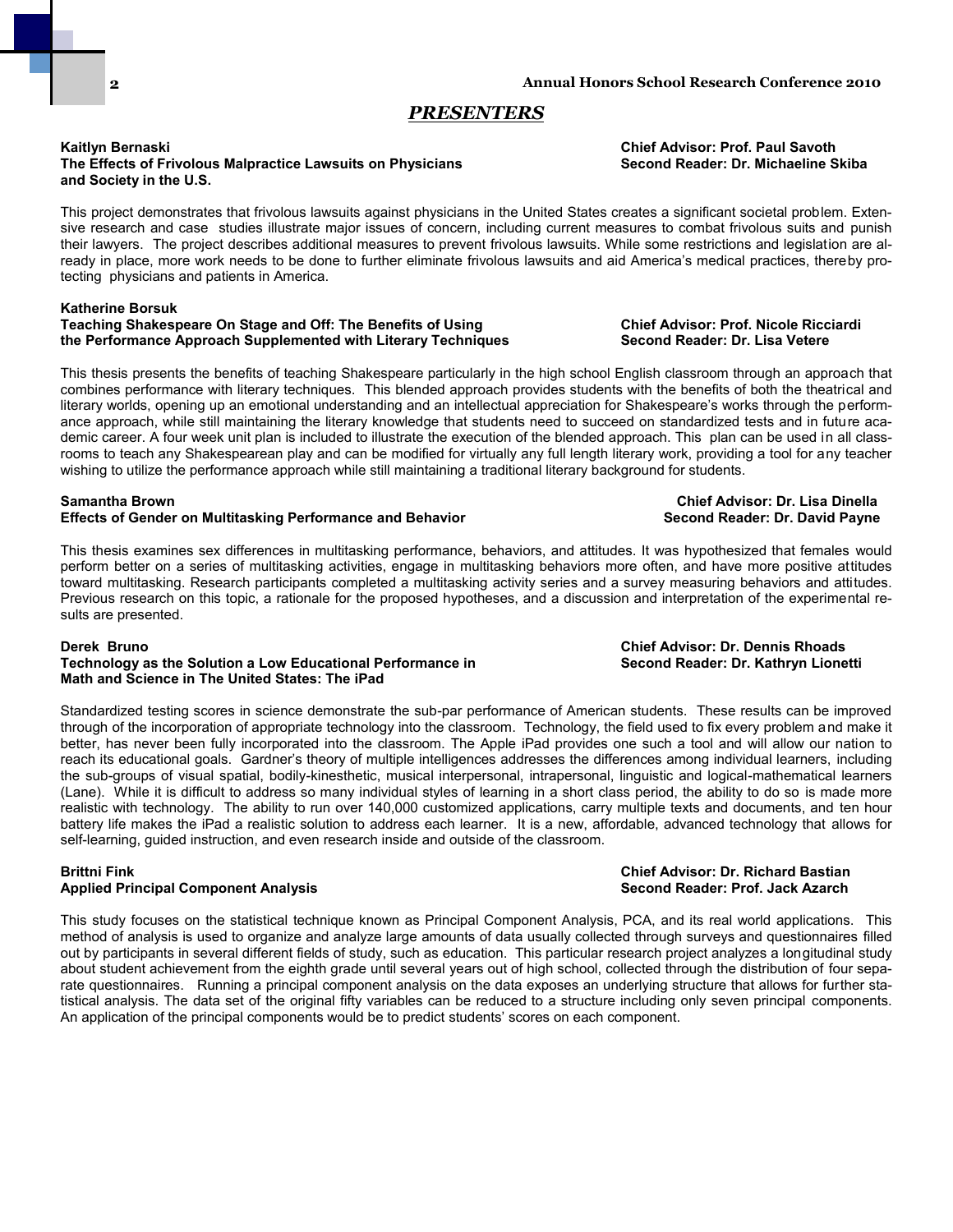### *PRESENTERS (cont.)*

### **Ashley Holstein Chief Advisor: Dr. Richard Bastian Understanding Statistical Fallacies Second Reader: Dr. Christine Severson**

Statistics are a crucial component of everyday life, found in areas as diverse as policy and advertisements. However, despite their ubiquity, statistics are often intentionally or inadvertently misused. This thesis identifies statistical fallacies that affect people on a daily basis. Although a common occurrence, statistical fallacies are not often recognized because the general population does not have the mathematical background necessary to identify them. Several real life examples are explained to assist people in recognizing statistical fallacies. Besides pointing out the warning signs of a statistical fallacy, this thesis also aims to help statisticians run valid tests. An example of a well run versus a poorly run statistical analysis will be presented using high school math achievement scores.

#### **Megan Jeffers Chief Advisor: Dr. Janice Stapley Psycho-educational Training in Mood Regulation Using Music Among College Students**

Teaching young people to create playlists fostering, addressing, and modifying their individual moods may help them have a higher self-efficacy for emotion regulation. This project explores an area of mood modification that had not been previously explored: using self-created, musical playlists. Seven participants in this study filled out questionnaires before taking part in a five week period during which they created three playlists (happy, sad, and angry/frustrated) and answered daily email prompts asking them about their experiences listening to the playlists. Following the conclusion of the five week period, the participants filled out post-test questionnaires. The analyses reveal preliminary support for this pilot program, with participants' average emotion regulation increasing across the period  $(p=.09)$ 

### **Anthony Jennosa Chief Advisor: Prof. Douglas Stives The Moving Target of the Estate Tax**

A never ending goal in this country is to minimize taxes as much as possible. This way people will be able to preserve wealth for themselves and their loved ones. For 2010 there is no Federal Estate Tax. This is due to the language of the 2001 tax act that was established under the Bush administration. Not having an estate tax in 2010 has created many problems. These problems have lead to questions asking if no estate tax is really beneficial at all to the United States economy. Should Congress be seeking to make the repeal a permanent one? Should hard working people who have become successful be punished for what they have worked so hard for? There are two main factors that can be attributed to the changes in the exemption amounts and tax rates related to the Federal Estate Tax. The first factor is the different Presidential views that have changed the exemption amounts and tax rates of the Federal Estate Tax throughout the years. The second factor is the relation between different economic times and the changes in the structure of the Federal Estate tax.

#### **Gregory Kammerer Chief Advisor: Dr. Gwendolyn Alexis Revising Copyright Law for the Digital Age and the Future**

The desire to encourage and protect those creating original works was deemed so important that America's founding fathers included protection of intellectual property in the U.S. Constitution. In short, the objective was to encourage innovation. However, in a Digital Age, burgeoning technologies have made it apparent that at least one area — copyright law — the goal of encouraging innovation is being frustrated by intellectual property laws that are rooted in outdated notions of creativity and value added. Technological change is too rapid and too dynamic to fit into the mold of current copyright law. The author proposes that the copyright law is no longer robust enough to accommodate the demands of a Digital Age; and that, ultimately, what is needed is for the United States to enact a new copyright law to ensure that there are appropriate incentives for creativity.

### **Jamie Kinard Chief Advisor: Dr. Donald Dorfman Eye Lens Proteins of Various Marine and Freshwater Fish**

The purpose of this experiment was to determine any correlation between the Fundulus heteroclitus and Fundulus species, and between salt and freshwater fish in terms of eye lens protein patterns and concentrations. This experiment was conducted over the summer of 2010. The Fundulus heteroclitus and Fundulus diaphanous species were caught via seining methods from Deal Lake. All other species were bought from a store. The eye lens were removed, and then run on a gel electrophoresis. All fish species showed an individual and distinct banding pattern. The similarities and differences between the species are analyzed in this thesis.